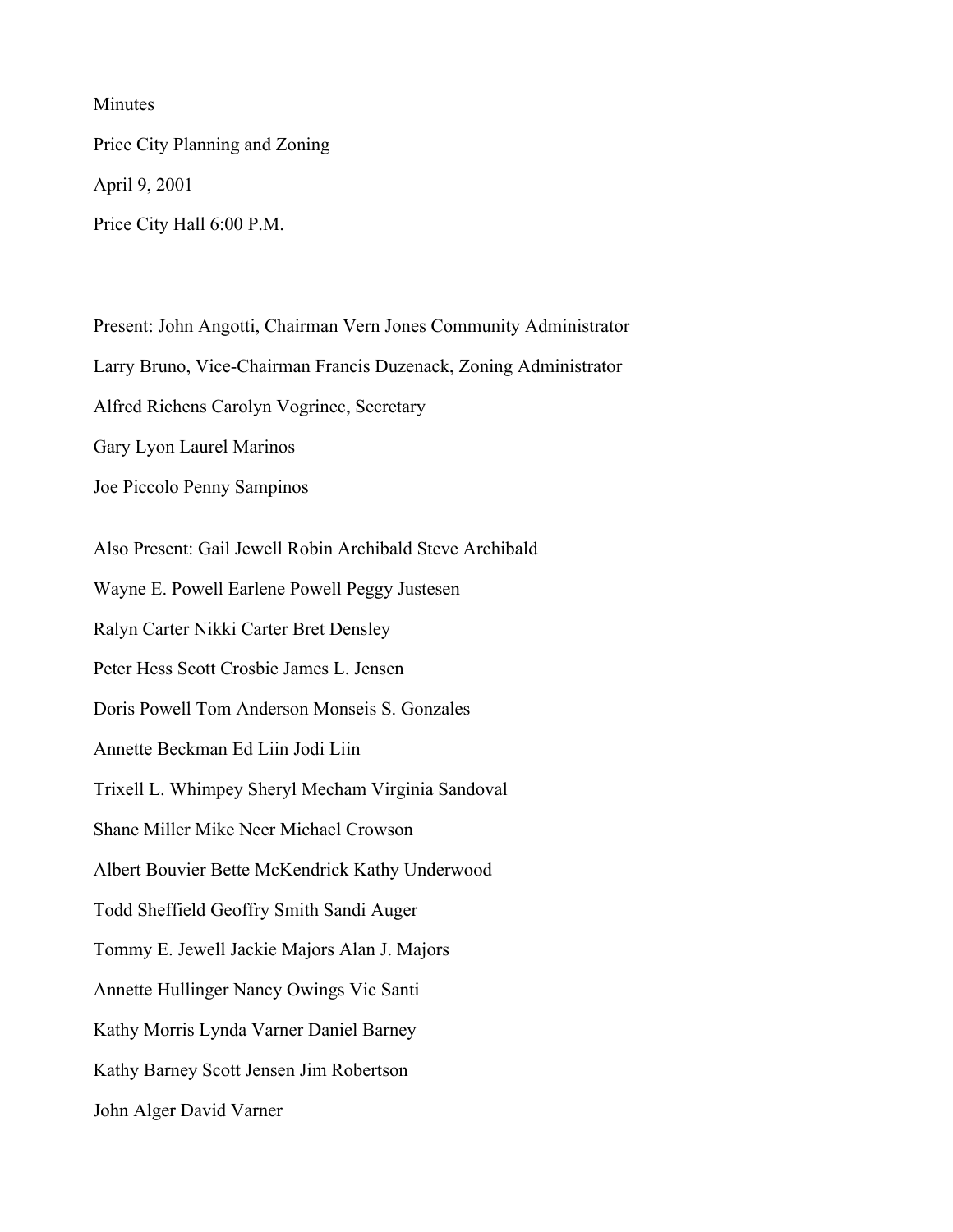• MINUTES OF MARCH 26, 2001

There were no corrections or additions and Penny Sampinos made a motion to approve the minutes of March 26, 2001 as read. Gary Lyon seconded and the motion carried.

Price City Planning and Zoning

Minutes of April 9, 2001

Page -2-

### • HOME OCCUPIED BUSINESS - OFFICE USE ONLY

### AHM - ARNOLD'S HOME MAINTENANCE

### 1101 SOUTH CARBON AVENUE, #11

### PROPERTY MAINTENANCE SERVICE

ARNOLD A. TROLIN, SR..

Mr. Trolin re-appeared before this Commission per their request. Because this matter was discussed at the last Planning and Zoning Meeting and the requirements for a Home Occupied Business - Handyman License have been clarified through a memorandum to the Commission, there were no additional questions or concerns. Larry Bruno then moved to forward a favorable recommendation to Price City Council for the Home Occupied Business - Office Use Only for AHM - Arnold's Home Maintenance - Arnold A. Trolin, Sr. Laurel Marinos seconded and the motion carried.

• CONDITIONAL USE PERMIT

### A-FRAME SIGNS

# COLLEGE OF EASTERN UTAH

### KAREN BLISS, DEAN OF INSTITUTIONAL ADVANCEMENT

Ms. Bliss was unable to attend and Vern Jones made the presentation. On April 19, 2001, the State Board of Regents will attend a meeting on the college campus. Ms. Bliss is asking for use of the A-Frame signs to give meeting directions to the Regents. They will be put up one day and taken down the following day. There were no concerns and Alfred Richens moved to forward a favorable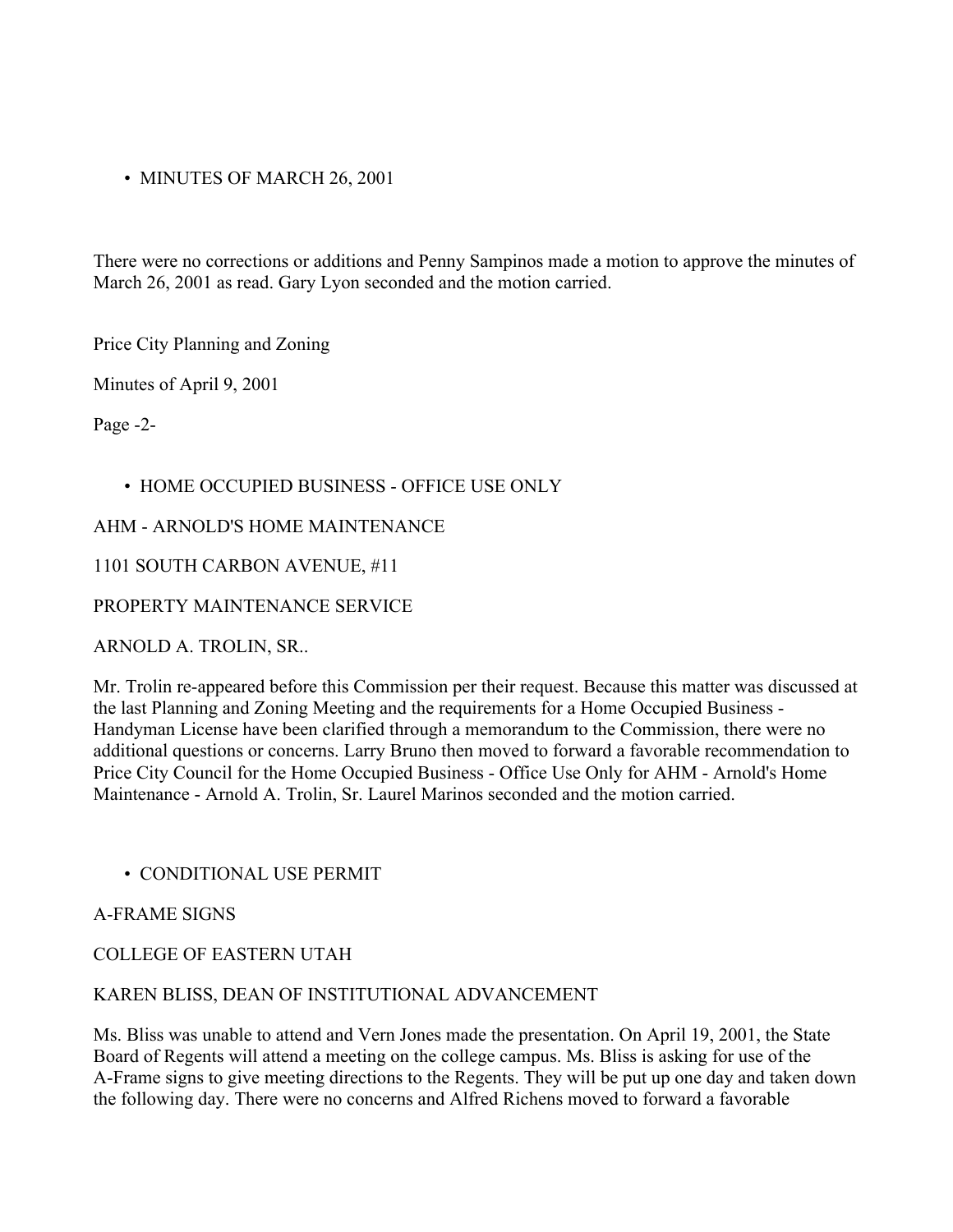recommendation to Price City Council for the Conditional Use Permit for use of A-Frame Signs by the College of Eastern Utah. Penny Sampinos seconded and the motion carried.

• CONDITIONAL USE PERMIT

# REQUEST FOR EXTENSION TO REBUILD

320 NORTH 400 EAST (VANLINDEN PROPERTY)

COAL COUNTRY HOUSING & DEVELOPMENT

# LYNDA VARNER, EXECUTIVE DIRECTOR

Ms. Varner, Director for Coal Country Housing, presented information on the above request and indicated the Coal Country Board is in negotiations with Kirk VanLinden for the above property. They are requesting an extension of time to rebuild on the

Price City Planning and Zoning

Minutes of April 9, 2001

Page -3-

# (COAL COUNTRY HOUSING, CONTINUED)

property. She referenced the site plan, saying the lot is 56' x '60' with house plans, used at another local project, Hillside Villa Townhouses. This plan shows a two story stick-built home, with a kitchen, living room, bathroom, downstairs and four bedrooms upstairs. It occupies a 23' x 40' area, with a 23' driveway and a 10' offset on the other side of the property. The request is for an extension of the Grandfathers Rights allowing her to reconstruct the above mentioned home on this property. It would be a rental property, unless applicants are qualified buyers with funding from low income housing. The property has been cleaned and the extension is in effect until August 21, 2001. Ms. Varner indicated she would not be able to build anything by August 21, 2001, however, they would demolish the building, grade the lot, apply for funding and then build. Mr. Piccolo asked if the property was in the name of the Coal Country Housing and Ms. Varner indicated it was not - she has not yet closed on the property and will await this Commission's decision before proceeding.

Gary Lyon asked what time line is needed if permission is given. Ms. Varner said she would clean it up by August 21, 2001, have site plans and begin the process by October 2001. However, she cannot have anything built on the lot within under two years time, which she hopes will fall under the Grandfather Clause. Gary Lyon explained the parcel has been grandfathered once already for Mr. VanLinden. Joe Piccolo asked the legal limitation for grandfathering property or can it be done at all and how much time would be needed. Ms. Varner said she would need a few months short of two years time, approximately 21 months, due to the budgeting process. Francis Duzenack mentioned some time could be saved on the plans because single family dwellings do not require architect stamped plans. The plan check and updates could be done through the Building Department. Mr. Duzenack proposed the request for the extension be brought before Price City Council for approval.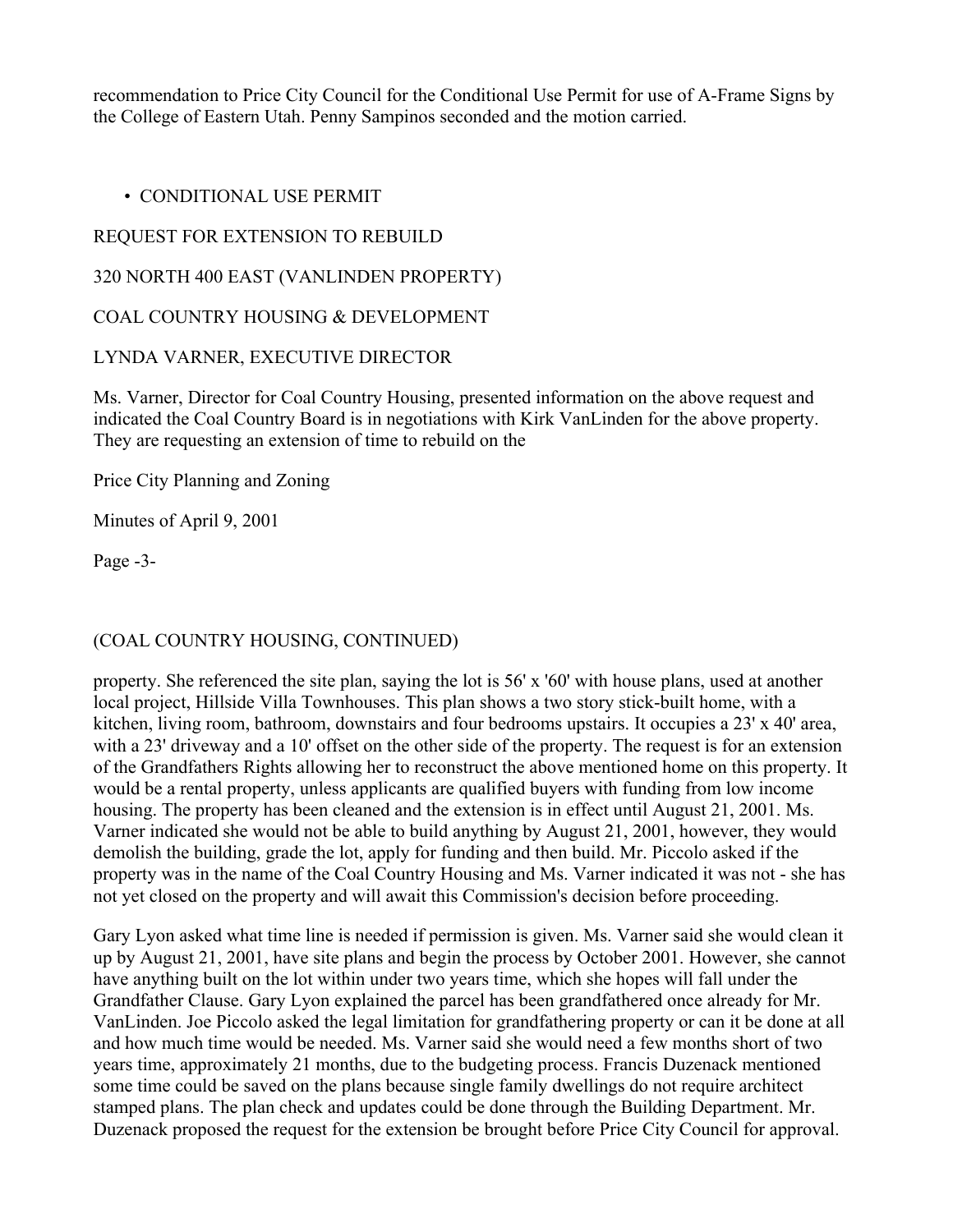Mr. Piccolo said that being the case, the Commission could give recommendation for Concept Approval, providing the property is razed before August 21, 2001 and asked Ms. Varner if that approval is enough for her to proceed. Ms. Varner indicated it is not and said her Board would need full approval of the two year grandfathered request. The funding agency will not support the grant if the full two year Grandfather Clause is not approved. Following discussion, Joe Piccolo made a motion to table this item until such time as the matter can be reviewed by the Price City Attorney and ask the Coal Country Housing and Development Corporation to return to the next Planning and Zoning Meeting for an opinion on the matter. Gary Lyon seconded and the motion carried.

Price City Planning and Zoning

Minutes of April 9, 2001

Page -4-

• CONDITIONAL USE PERMIT - TEMPORARY

CLASSY CLOSETS

301 EAST MAIN

MANUFACTURING & DISTRIBUTION OF CLOSET

ORGANIZERS & VARIOUS FURNITURE PRODUCTS

CARBON COUNTY ECONOMIC DEVELOPMENT

DELYNN FIELDING, EXECUTIVE DIRECTOR

This item was removed from the agenda.

• CONDITIONAL USE PERMIT - FINAL PACIFIC LAND DESIGN FOR WAL-MART MICHAEL CROWSON, PROJECT ENGINEER

Mike Neer and Michael Crowson of Pacific Land Design, Stuart Nyander, Project Architect and Scott Crosbie of Goldberg Properties were present to request the final site plan approval for the Wal-Mart Store at 300 South and Highway 55. They are proposing a 16.6 acre, 186,300 square foot Wal-Mart Store on the site as shown. Customer access to the store will come from Highway 55 through a center approach as well as from 300 South coming off the center section of Highway 55. Trucks will access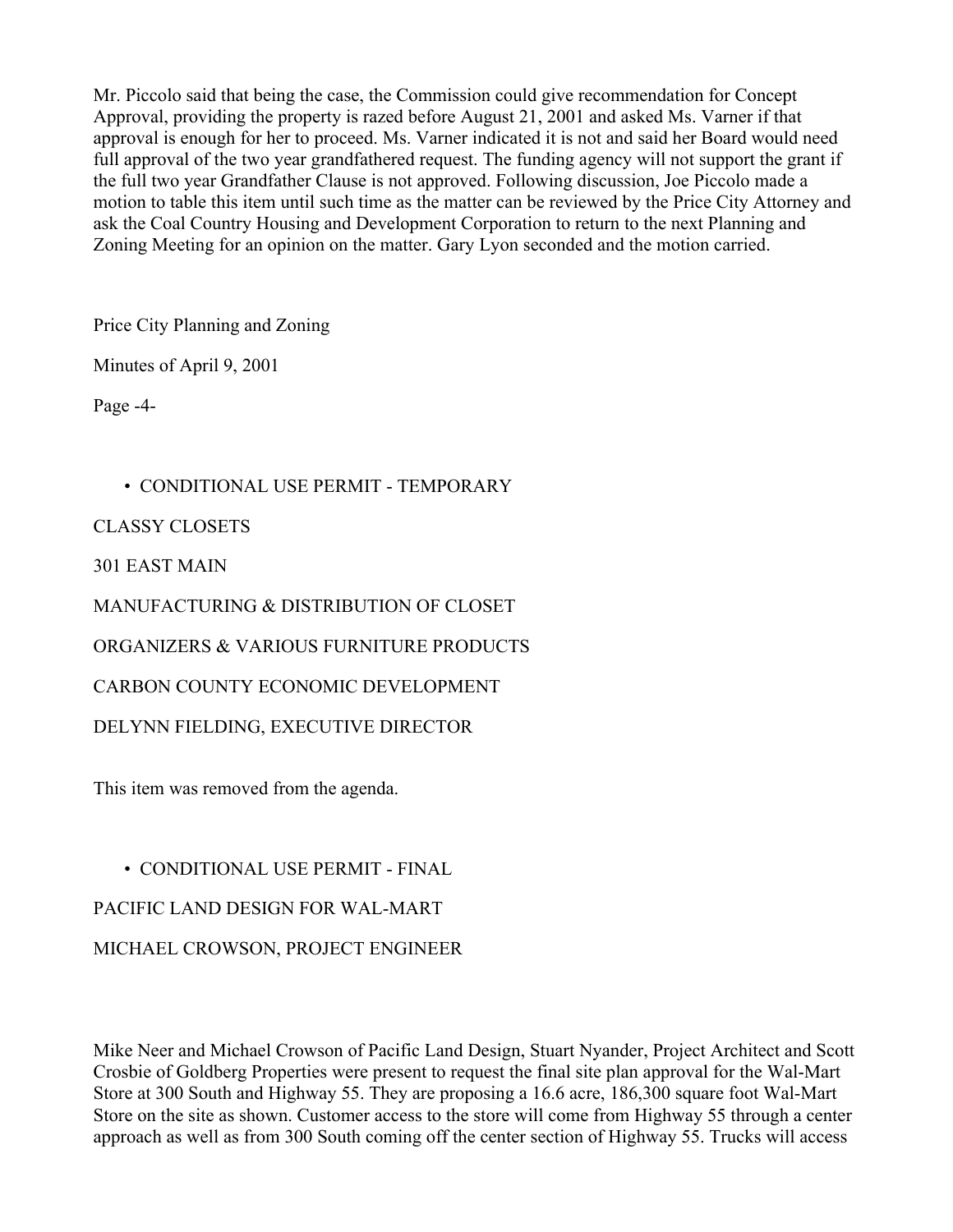the site from 300 South, access the truck well, drive up the one-way truck route along the rear of the site, come up onto Nelson Lane and enter into the truck area. This truck area is restricted from the rest of the site and the rest of the parking area. Trucks will unload, and once the merchandise is unloaded, they will leave the site.

One of the new plan changes is the Wetland Mitigation Storm Water Management area which will now be located in the southwest corner of the site. The previous site shown for this area was on the north portion of the site. Based on input from the Army Corp of Engineers, this is a new plan to mitigate any wetlands that are filled, maintain some of the existing wetlands, as well as using the area as storm water management for storm water. Presently, there is an existing drain for storm water now coming onto the site. A pipe will be put under the parking lot that will continue to collect the storm water all across the site and outfall on the south side of 300 South. This includes irrigation water from the canal and storm water from the Housing Authority. Storm water coming onto the site from the east will be collected in the channel or the swale along this east property line and conveyed over to the south side of 300 South as well.

Price City Planning and Zoning

Minutes of April 9, 2001

Page -5-

# (PACIFIC LAND DESIGN, CONTINUED)

A traffic signal is proposed for 300 South and Highway 55, however, UDOT requires that it be warranted before they will allow it to be installed. The traffic study indicates that after the store is opened, it should be warranted and they foresee no problems in installing the signal at that location. At the request of City Staff, they are looking at straightening out the approach to Nelson Lane coming off Highway 55. This will be presented to UDOT for approval. There will be no customer access to the store from Nelson Lane. The only access will be the occasional truck bringing goods to the store. The trucks will enter on a one way route along the back of the store, coming in on 300 South, travel up Nelson Lane, enter the truck dock, pull out when they have unloaded and exit back out on Highway 55, using Nelson Lane.

To mitigate some of the neighbors concerns, they propose a screen wall along the top of the retaining wall in order to create a visual and noise barrier. They will also install a chain link fence with sight obscuring slats, where there is little room for landscaping, to screen this area from neighbors across the street. They also propose landscaping along the northern property line to serve as a screen.. The compressors will be relocated to the roof of the building and screened to prevent visual or noise impact. The Nelson Lane widening was originally planned as 10 feet, but will be extended to 17 ½ feet. The sidewalk was originally planned at 4 feet to meet price City Code, but it will be extended to 5 feet to provide better access for the Housing Authority residents. They propose to install shields on the lighting along the boundaries of the property in order to screen it from the adjacent neighbors.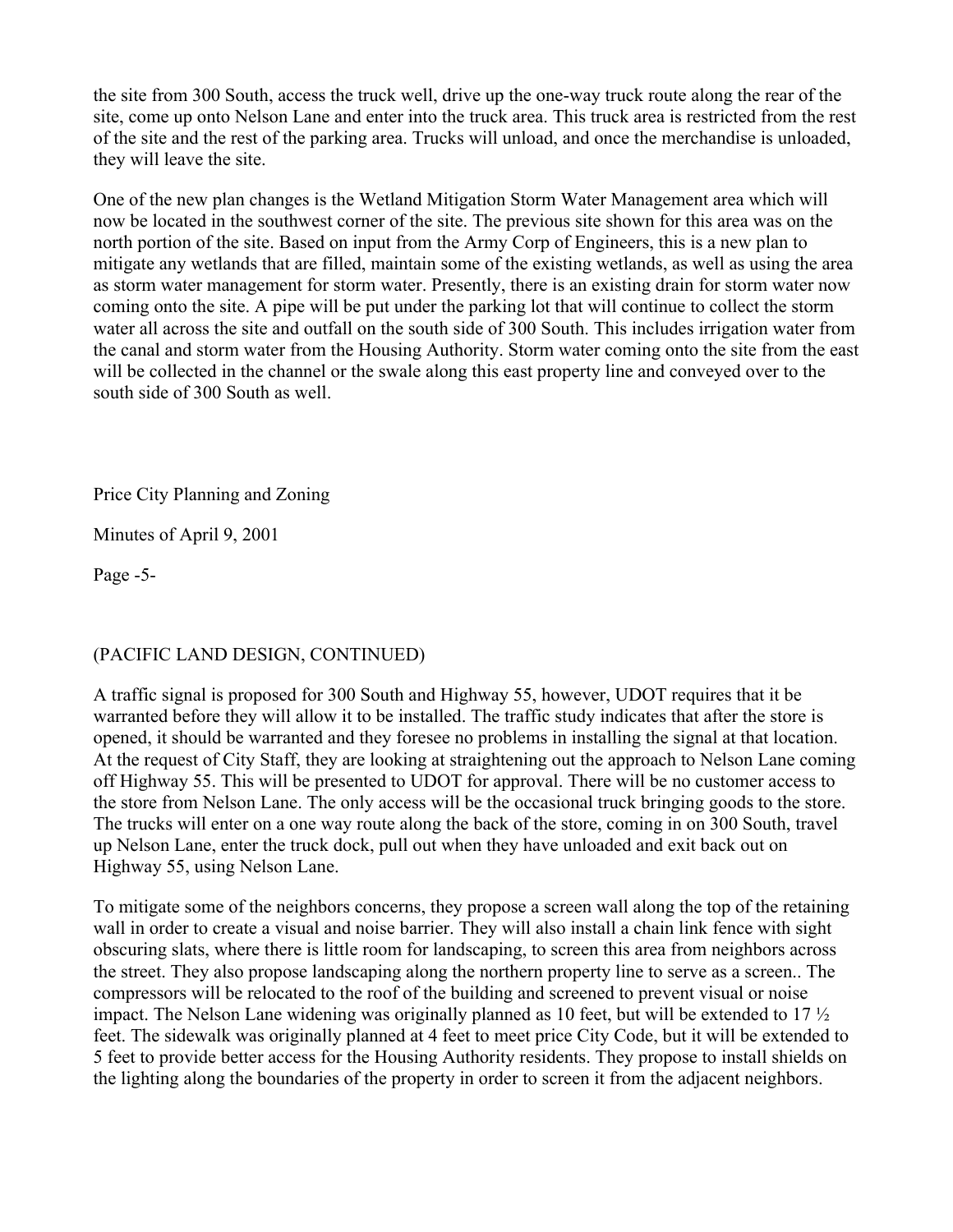They have looked at a number of site plans because input from neighbors indicated they would prefer not to have trucks accessing Nelson Lane. They have tried to accommodate this request, but cannot come up with a plan that will work for this store on this site. They have been negotiating with the Housing Authority to try to utilize the property in the rear of the store, however they have not been able to come up with a workable situation.

John Alger asked about the elevation difference between the building and Nelson Lane. Mr. Neer presented a plan showing the elevation from the houses all the way across and to the back of the building. From the finished floor of the building to the approximate elevation of the Housing Authority homes is approximately 15 feet. Mr. Alger indicated he was looking at the center line of the road and asked about the elevation from the center of the road down to the pavement.

Price City Planning and Zoning

Minutes of April 9, 2001

Page -6-

# (PACIFIC LAND DESIGN, CONTINUED)

Mr. Neer explained the the road will slope up and become flush with Nelson Lane so the trucks will have access and the back of the building will act as a retaining wall. The corner of the building will be lower, but the exit will be higher adjacent to Nelson Lane. The elevation of Nelson Lane will not change. Mr. Alger also asked if curb and gutter or just pavement and sidewalk would be installed where the pavement is being widened. Mr. Neer explained there will be curb and gutter and a storm drain system down Nelson Lane to collect the storm water and it will also be widened from the existing  $14\frac{1}{2}$  feet to  $31\frac{1}{2}$  feet wide plus the curb and gutter.

Mr. Piccolo expressed concern with the plans regarding the lighting as presented. He would like to be certain the specifications are on hand with Price City to indicate what's going to be done. The same thing should apply with the sound barrier shown on the plans. He is not certain, at this stage, exactly what will be done to lift the sound of the trucks passing by - how effective it will be and what will be done if it's not effective. If there are complaints that people can't sleep because the lights are too bright or the trucks are too loud, that's a concern and he doesn't know how it will be solved at this point. There may be some type of an arbitration if they're not acceptable where we can turn half of them off for periods of time. Although they're needed to create proper security and visibility, you don't want it to become a nuisance to the property owners just to the east of you. Michael Crowson, of Pacific Land Design, spoke with respect to the site lighting. The specification is that, at the property line, there is a zero foot candle, so there is zero light trespassing across the property line. The design of the shields and the design of the lighting vendor is to provide the specification that there is no flooding onto the neighbors property. In terms of direct glare or direct lighting into a bedroom window while people are trying to sleep, that is zero. In terms of identifying the zero foot candles, we accommodate that with a light meter after the lights are operational. This is done so Price City doesn't receive telephone calls regarding the lights. Joe Piccolo asked if the basic perimeter will be at zero foot candles and mentioned that, at one point, they were incorporating light standards design on Nelson Lane, a somewhat different issue with respect to the lighting. Mr. Crowson indicated regarding the parking lot lighting, Wal-Mart's program is to have zero foot candle trespassing outside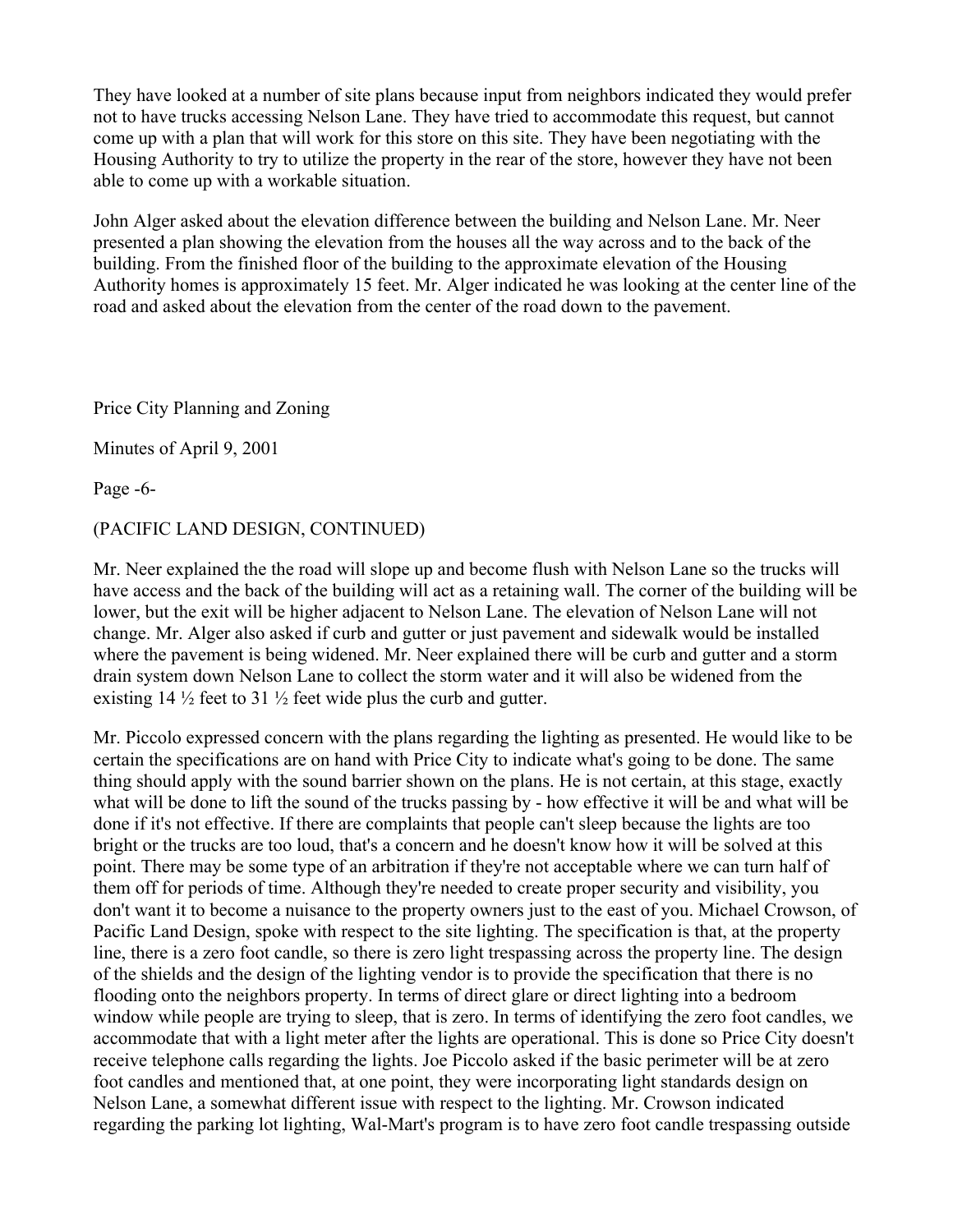the property. Joe Piccolo asked if there would be lighting around the east side of the building as well. Mr. Crowson said there will be lighting in the truck dock area and once again, it is a focused lighting, however, up on the street level, the City working with Staff, has requested that standard street lights be provided on the widened portion of Nelson Lane. That was acceptable to Mr. Piccolo.

Price City Planning and Zoning

Minutes of April 9, 2001

Page -7-

# (PACIFIC LAND DESIGN, CONTINUED)

Mr. Piccolo said he was most concerned about the lighting on the east side of the building, and that's where the sound barrier will be requested. Mr. Neer said there will be one standard light adjacent to the truck dock and the remainder will be small lights along the back of the building. Stuart Nyander, Project Architect, indicated the egress doors in the back of the building will have a 175 watt bulb over the doorways and a battery back-up power supply, so they will be on whether there is power or not. They can have hoods on them similar to the lights in the front and will shine down without reflecting any thing any place. They will have a "shoe box" basically where the lights shine down over the doorway. Lynda Varner asked if they were committing to that with this set of plans they are proposing tonight. Mr. Nyander said yes. Ms. Varner asked Mr. Nyander to explain the sound barrier wall - the height and the construction. Mr. Nyander provided a cross section of the sound barrier to show the height, materials and how noise travels. Mr. Piccolo said the sound barrier he was asking about was on the east side of the building, not the north side of the project. He asked if they would be identical as far as construction materials go on both sides of the building. Mr. Neer said they were proposing evergreen landscaping along the east side of the building to provide a visual and noise barrier. Mr. Piccolo said then there will be no sound barrier wall constructed on the east side of the building, according to the plans received. He understands what is being done on the north side and feels the concerns of Mr. James Jensen and other residents in the area are covered quite well with the provided specifications. However, he is not certain the concerns are covered on the east side of the building just with landscaping.

Mr. Jensen indicated the concerns are not covered on the north side either - they are worse on the north side than on the east side. Mr. Piccolo indicated the compressors were removed and a wall was installed for safety at Mr. Jensen's request. He also stated this is not a Public Meeting, but a meeting in public and he has read some of the concerns and understood they were covered. Mr. Jensen reiterated they were not covered, but ignored and proceeded to explain that his concerns. He said there has been talk about the concerns, but nothing is being done. This is the same plan as before and one concern is the lighting. He has eight apartments by the proposed truck dock and when the trucks come to unload during the night, they will flood his entire apartment complex with their lights. He's concerned about safety and asked how high the wall will be built to keep the sound out. Mr. Neer said the wall is17 feet long and six feet tall with screen wall on top of that. Mr. Jensen feels the trucks will come out blindly with a six foot wall and have no way of seeing pedestrians coming down the sidewalk.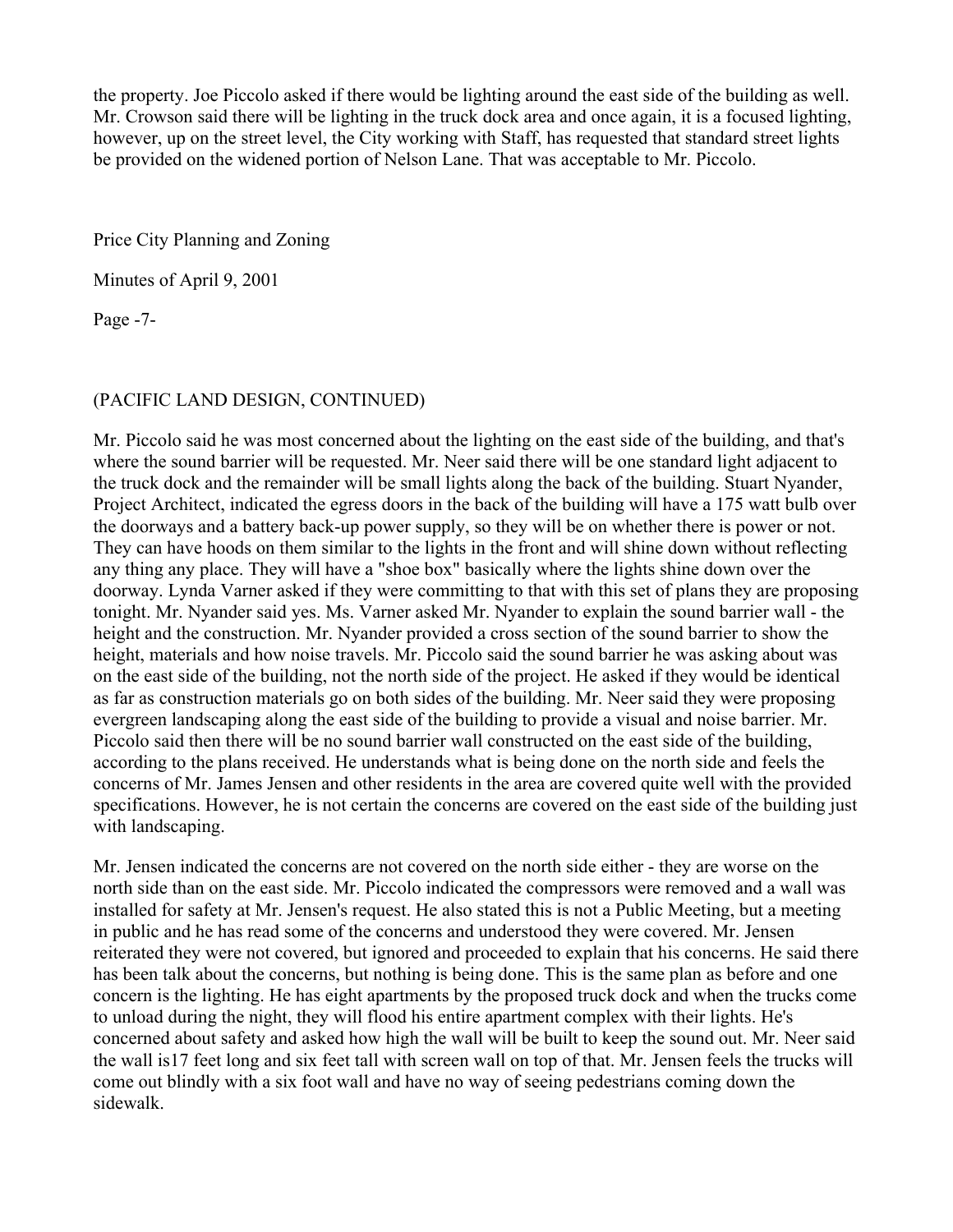Price City Planning and Zoning

Minutes of April 9, 2001

Page -8-

# (PACIFIC LAND DESIGN, CONTINUED)

Mr. Neer said the wall will be tapered down at that location just for that

reason. Mr. Jensen then asked if you taper the wall, what will happen to the visibility and sound from over here. He was told there would be 4 - 6 trucks per day, but he has counted them and with a grocery store, there are 50 plus trucks per day to service that store. Mr. Neer said there are a number of delivery trucks that will service the store, however, they will not all come at the same time. Mr. Jensen is also concerned about the placement of the compactors and the bales of boxes, crates, shelves and pallets and provided photographs of the storage areas around the present Wal-mart Store. He feels they will be stored in the employee parking lot and will be in view from his apartments, therefore, he would like a higher fence. He told them Price City made K-Mart install lawn, trees and curb, gutter and sidewalk on the south side of the project and requested them to install their truck dock to the west and their garbage, crates, etc were to be piled behind a fenced area and that's what is being done. He asked why this store cannot install a truck dock on the north side for grocery deliveries such as the one used by the Ephraim Wal-mart Store.

Mr. Piccolo asked Mr. Jensen to please limit his concerns to those of most importance

The visibility coming out of the driveway for on-coming pedestrians is of concern. He stated that is a building standard and asked Francis Duzenack if they had met those standards. Mr. Duzenack said the visibility from the truck dock entering onto the road is not part of the building code. There are a number of things you can do if you do have something that causes a visibility problem - the use of convex mirrors and things of that nature can give the drivers the visibility they need in those situations. Joe Piccolo asked why it wasn't a building code situation when a 3 foot maximum height fence is required so that you can see over it. Mr. Duzenack explained that zoning ordinance applies to residential only. In a commercial zone, the heights are regulated by conditional use permit specifically. Mr. Jensen asked why, in a commercial zone, where's there's trucks and so on, would you lower your fence and once you lower that fence, then what will be done about the visibility. Mr. Piccolo said it was clear to him that there would not be a lot of visibility gained by the apartment complex by the lowering of a few feet of the fence for safety. Safety will be compromised by leaving the fence high enough that the trucks can't see over it or so the apartment dwellers won't see into it. It looks as though you will have to make some compromise here. Mr. Jensen said there was no question about that. Kathy Morris said they had tried to compromise but had received no reply. Joe Piccolo reminded everyone this was no place for argument and suggested they continue to express their concerns only.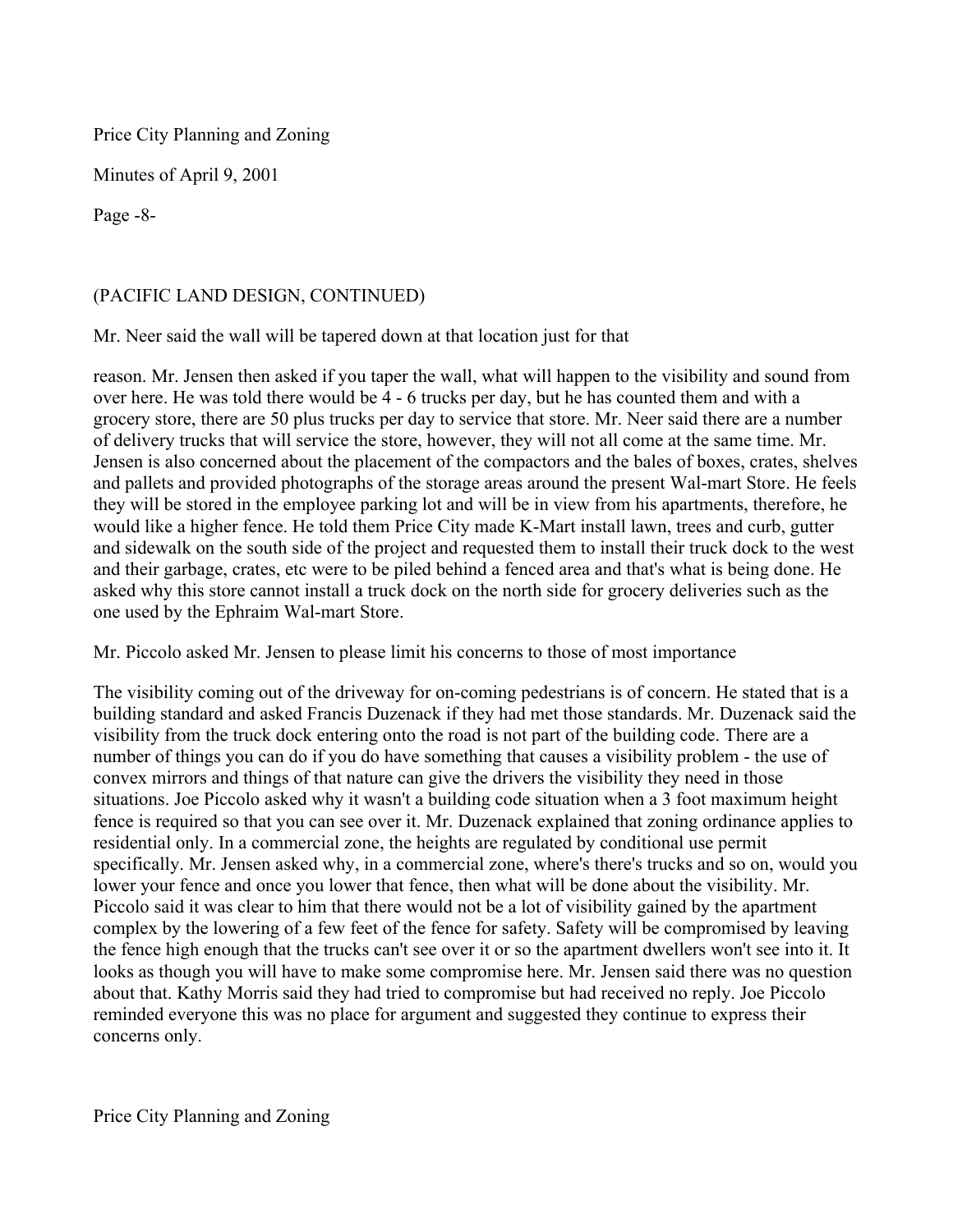### Minutes of April 9, 2001

### Page -9-

# (PACIFIC LAND DESIGN, CONTINUED)

Noise was the next item of concern. Mr. Jensen indicated trucks are coming in and out. Mr. Piccolo said the truck traffic would be similar to that at Smith's and there is an apartment complex located adjacent to them. He is not aware of any legitimate complaint at this point. Mr. Jensen indicated Smith's was already there when the apartment complex was built. They knew they had a problem so they installed the fence themselves. He doesn't plan to put up a fence in front of his apartments so that they can't see over into there. Mr. Piccolo reminded Mr. Jensen there is a fence between the project and the noise. Mr. Jensen said it was nothing like the fence at Smith's. Mr. Piccolo said this fence would be more than the thin wooden fence. Mr. Jensen said if they put a fence instead of shrubs, it won't be more than four feet high, even if it is dropped down and you would be looking right into the opening - that's the problem. Mr. Piccolo again stated there should be some compromise. Mr. Jensen said the compromise is why don't they do like they suggested before - either build a turn around or let's bring the trucks down the other street. When they come around there, you're talking about a retaining wall to keep the noise and lights at a minimum. You can't do that here. Joe Piccolo asked if there was a particular aspect of this not discussed. Mike Neer said they looked at different site plans trying to put the truck dock in the rear of the building. When you put the truck dock in the rear of the building, it pushes the building so far forth that you lose a lot of the parking lot and it just doesn't work for this store. They have looked at all of those options and have not been able to make them work. Kathy Morris indicated they were over on parking, but Mr. Neer said they meet the Price City Code. Mr. Jensen said the solution would be to not move the building, but to move the north wall of the store and place the truck dock on the east side of the building.

Michael Crowson asked if Mr. Jensen was suggesting changing the configuration of the store and said when they first looked at Nelson Lane and when properties were secured under contract, it was an assumption made that they would be able to access Nelson Lane for both customers and trucks and in November or December of 2000, that was the original plan. In working with Staff, understanding the nature of Nelson Lane, talking with the State in terms of how many trucks are on Highway 55, along with a right turn lane in front and north of Nelson Lane, which is already somewhat dangerous, the State and Price City were not too excited. They were not too excited about creating more potential conflicts at the intersection of Nelson lane and Highway 55, so, that eliminated some of the things that could happen on Nelson Lane.

### Price City Planning and Zoning

Minutes of April 9, 2001

Page -10-

# (PACIFIC LAND DESIGN, CONTINUED)

He spoke on behalf of the retailer saying it is very seldom that Wal-Mart will build a road and dedicate 17 to 20 feet for that road that can't used for their customers. Ultimately, everything they want to do is for their customers. They want to get the customers in and out of the store, provide the best merchandise at the best price possible and provide another choice for people to shop. They spent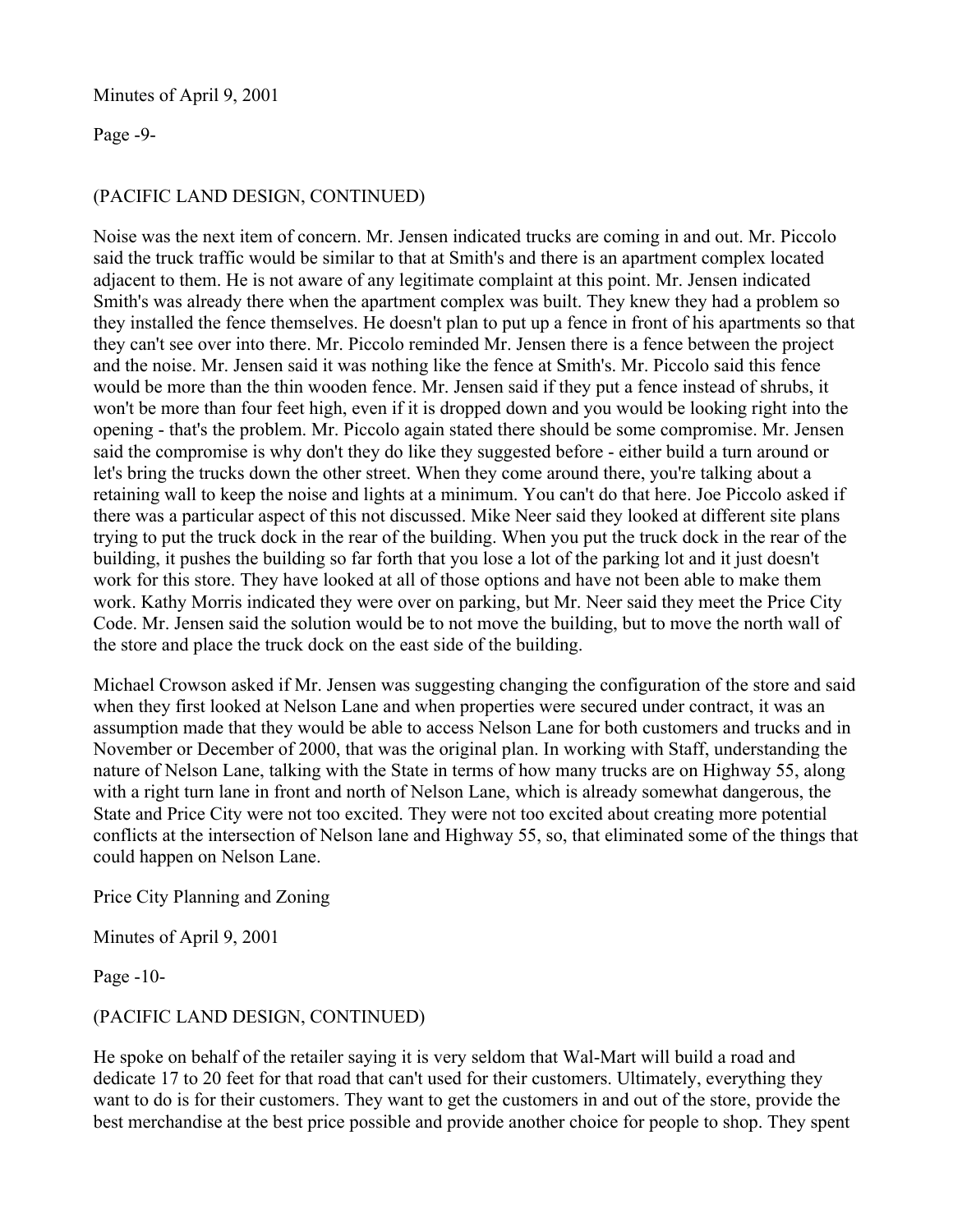hours convincing the higher-ups within Wal-Mart that this was the right thing to do and that the town supports the store and they don't want to put a store here unless people are going to shop here. So, Nelson Lane was critical, along with the parking element - for every 1000 square feet of store, they would like 5 parking stalls. Wal-mart believes they have a good formula that relates parking stalls to customers saying "I can park and I can shop." That keeps everybody in business.

In terms of trying to address the safety issue, these trucks are not going to be pulling out at 30 miles per hour. There is a grade there and they definitely recognize the need for the sound wall to be dropped down so a driver's eye in a truck can see over that wall and make sure there is no conflict with pedestrians. They purposely widened the walk there at the request of Price City. Previously, we had a 10  $\frac{1}{2}$  pavement widening and now we are at 17 feet plus another 2  $\frac{1}{2}$  foot of gutter and 6 inches of curb. So we feel that for 16 semi-trucks, the potential for conflict and safety is not a concern due to the improved Nelson Lane. He did not want to get into all the details of the negotiations with the Housing Authority, but time on this project is critical. Because winter construction cannot be done on this particular site due to the soil, it is critical that we work the ground in the summer months.

Mr. Crowson said Wal-Mart questioned how could they afford to do all these requests with a store where they had already agreed to move the compressor to the roof top; already proposed to rebuild Nelson Lane for another \$200,000.00; and dedicate 20 feet of what would be more parking area or landscape amenity. There is a point where a project is at the budget and this project is well over budget. He has been looking in this area for a store location for 2 ½ years and Wal-Mart is totally committed to having a store on this site as you see it and the plans are finally lining up. They are asking for Final Site Plan Approval. They are trying to listen to concerns and believe they have made every attempt possible to be sensitive to noise. If there are other things they can do, they ask that they be aired here tonight.

Price City Planning and Zoning

Minutes of April 9, 2001

Page -11-

# (PACIFIC LAND DESIGN, CONTINUED)

Mr. Jensen countered by saying if you look at the newly built stores in Orem and St. George, you will see the money that has gone into the retaining walls, the motif, etc.

Any time residences were involved, there were beautiful walls and they spent the money they had to spend to get along with the neighbors. Mr. Crowson indicated St. George is a different market in regards to supporting a store. The market studies which are done help to establish the budgets and that translates into how many people have how much money to spend at that store. Mr. Crowson told those present, the cost for the retaining wall for the Orem Store was about \$500,000.00.

Discussion began on negotiations between the Housing Authority Representatives and Scott Crosby of Goldberg Properties. Joe Piccolo reminded all those present that the fact remains there is a workable plan in front of us that meets the requirements of Price City and we're trying to mitigate some of the final questions on this plan. Whether or not these people wasted each others time not negotiating for the things each wanted has passed. If they would like to remove the opportunity of finalizing and negotiating what is before us, then they have that choice. What is being done now is to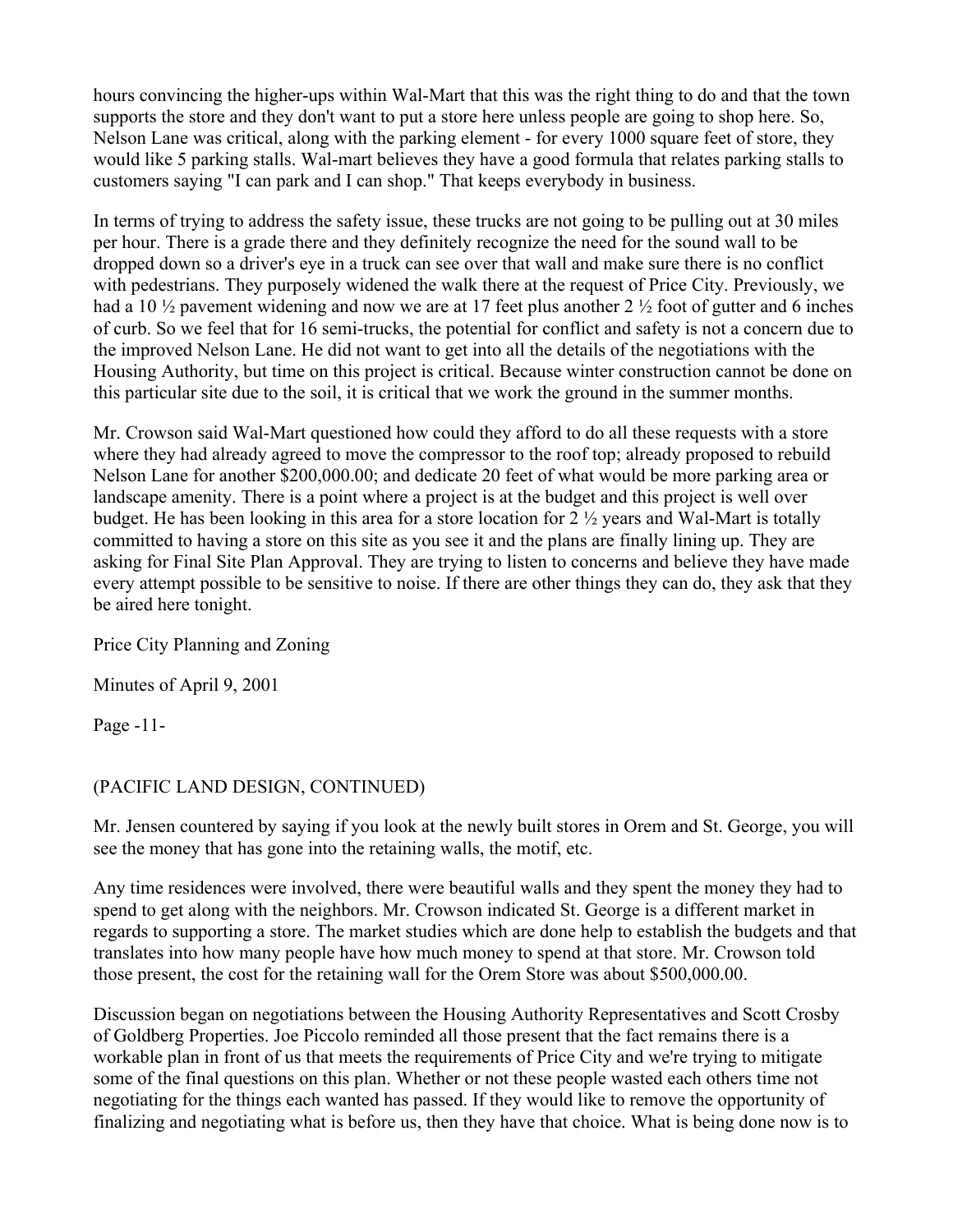negate some of the critical issues that could present problems for the workable plan that meets the Price City Land Use Management and Development Code. Are you ready to continue?

Lynda Varner indicated she had a safety concern. The road along the back of the store becomes an intersection and empties out into her 60 foot driveway. It comes up a grade to make a 90 degree turn and goes down a 30 foot road with both a fire hydrant and rock wall. You also have elderly traffic coming from a blind corner. Joe Piccolo said going down Nelson Lane is very unsafe and he feels this is a remarkable improvement. Ms. Varner indicated they have not come far enough. Mr. Piccolo then asked for Ms. Varner's input concerning the safety of the turn. She told the Commission it cannot be there because it is a 90 degree turn down a blind corner. Mr. Piccolo said he cannot disagree with safety engineers who have reviewed these plans. Mr. Crowson indicated the sight triangles have been provided at the 90 degree intersection. When asked if it was a dangerous corner, Mr. Crowson said it is not dangerous. It is a stop corner for the truck, so through traffic is on Nelson Lane and there is a stop condition for the truck on a one-way. There is no conflicting potential and the sight triangles for a truck driver on a one way exit are satisfactory, especially at a stop condition with the widened roadway. Lynda Varner asked about her driveway - is that a safe condition. Gary Lyon asked what was wrong with her driveway. She told Mr. Lyon her driveway is right in front of the road coming along the back of Wal-mart.

# Price City Planning and Zoning

Minutes of April 9, 2001

Page -12-

# (PACIFIC LAND DESIGN, CONTINUED)

She is concerned about the possibility of a truck or other vehicle driving the road along the back of the store, not stopping or missing the turn and coming up her driveway and into her home.

Chairman Angotti asked what solutions could be offered to satisfy everyone. Ms. Varner suggested asking the Planning and Zoning Commissioners, beginning with Mr. Richens. Mr. Richens said that, as far as the Varner driveway, if they come to the intersection and stop, while you are backing out or anyone else is going east or west, they will wait for a clear turn. He doesn't see the complication with the driveway, other than those who are servicing Wal-Mart.

Lynda Varner then asked if the Housing Authority's Proposal to Wal-Mart for the truck turn-around in the back could be considered at this time. Kathy Morris explained that the proposal was to do the truck turn-around in the back, but to make no improvements at all on Nelson Lane and leave Nelson Lane as it is. Basically, Price City doesn't think that's a great idea because it dooms Nelson Lane forever.

Joe Piccolo again reminded everyone that the purpose of tonight's meeting is to give Final Approval on this project the way it's drawn. Lynda Varner asked if it could be turned down. Joe Piccolo said it could, but we're not here to negotiate something that is not front of us and that option is not in front of us. Ms. Varner asked Chairman Angotti if he could form a blue ribbon committee, maybe Francis Duzenack, one of the Board Members, their attorney and come back in two weeks. If everyone really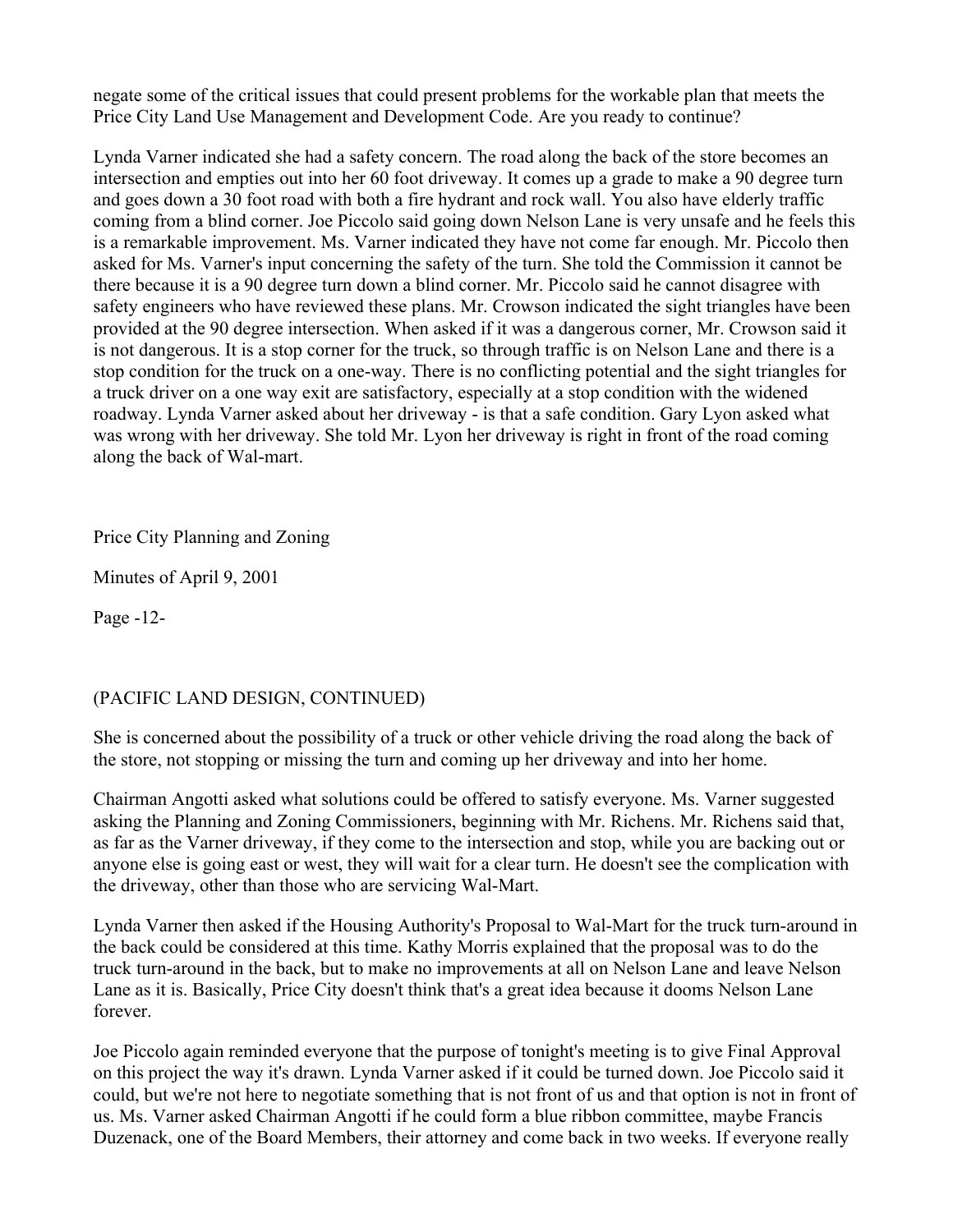sets down and negotiates, it could be done in 24 hours. Discussion was opened once again on the negotiations matter.

Mr. Crowson said concerning the proposal and letter provided to them, that he, Scott Crosbie, Housing Authority Representatives and the attorneys were a part of the conference call regarding this matter. With respect to the truck turn-around, there were other elements also requested. These were cumulatively mind boggling and it was difficult for them to fathom how they could do one request rather than all ten. They included such things such the one dilemma on Nelson Lane of, " if you didn't do the Nelson Lane Improvement, will you do this?" They felt they had already improved considerably the Nelson Lane Corridor to address the site as well as the city circulation there. Secondly, there was the request to extend the Nelson Lane Improvements to the east, along the Housing Authority property and continue that improvement.

Price City Planning and Zoning

Minutes of April 9, 2001

Page -13-

# (PACIFIC LAND DESIGN, CONTINUED)

There was a request to extend sidewalk through the Housing Authority property behind the store as well as provide a 24 foot high wall and mature landscaping. So, in terms of understanding timing being important and the need to come to an agreement, he doesn't want to say it was black and white, but it was a long haul to bring everyone together and it isn't one that, without the HUD consideration for immediate approvals, that we see possible, unless there was some concession of not doing Nelson Lane. Both Ms. Morris and Ms. Varner said Housing Authority had not been called at all regarding the decision one way or another and Mr. Crowson waited until this meeting for an opportunity to make the Housing Authority look evil. Mr. Crowson indicated that, in terms of the relationship between Housing Authority and the real estate team, they were advised by the real estate team that these things were not feasible and that they could not come to an agreement in time, with respect to being able to have the project this summer.

Following discussion, Laurel Marinos made the suggestion of moving the access to the truck dock just a little, losing a few parking spaces, but moving the access out of alignment with the Jensen apartments and still allowing a wide enough swing for the trucks. Mr. Crowson said there might be some opportunity there for that change and reviewed the possibilities for these changes. .

Danny Barney presented his concerns about the slope coming onto Nelson Lane. Mr. Neer said it is a safe slope and will eventually reach the same grade as Nelson Lane. He is concerned about the drainage that comes to the culverts. Mr. Neer explained there is an existing 36" culvert now and it drains into an open ditch about half way across the property line then drains into a 36" culvert. They propose to install another 36" culvert. They are also improving the culvert under Nelson Lane. They will pull out the old culvert, up-size it and replace it. Mr. Barney asked how far the culvert will go because he has a letter from Price City stating once the road is improved, he is obligated to install curb, gutter and sidewalk. Will the culvert go far enough over so he will be able to do these improvements or will he have to stand that himself. Mr. Neer said they were planning to install it just to the edge of the pavement. When Mr. Barney is ready to do the improvements, he will have to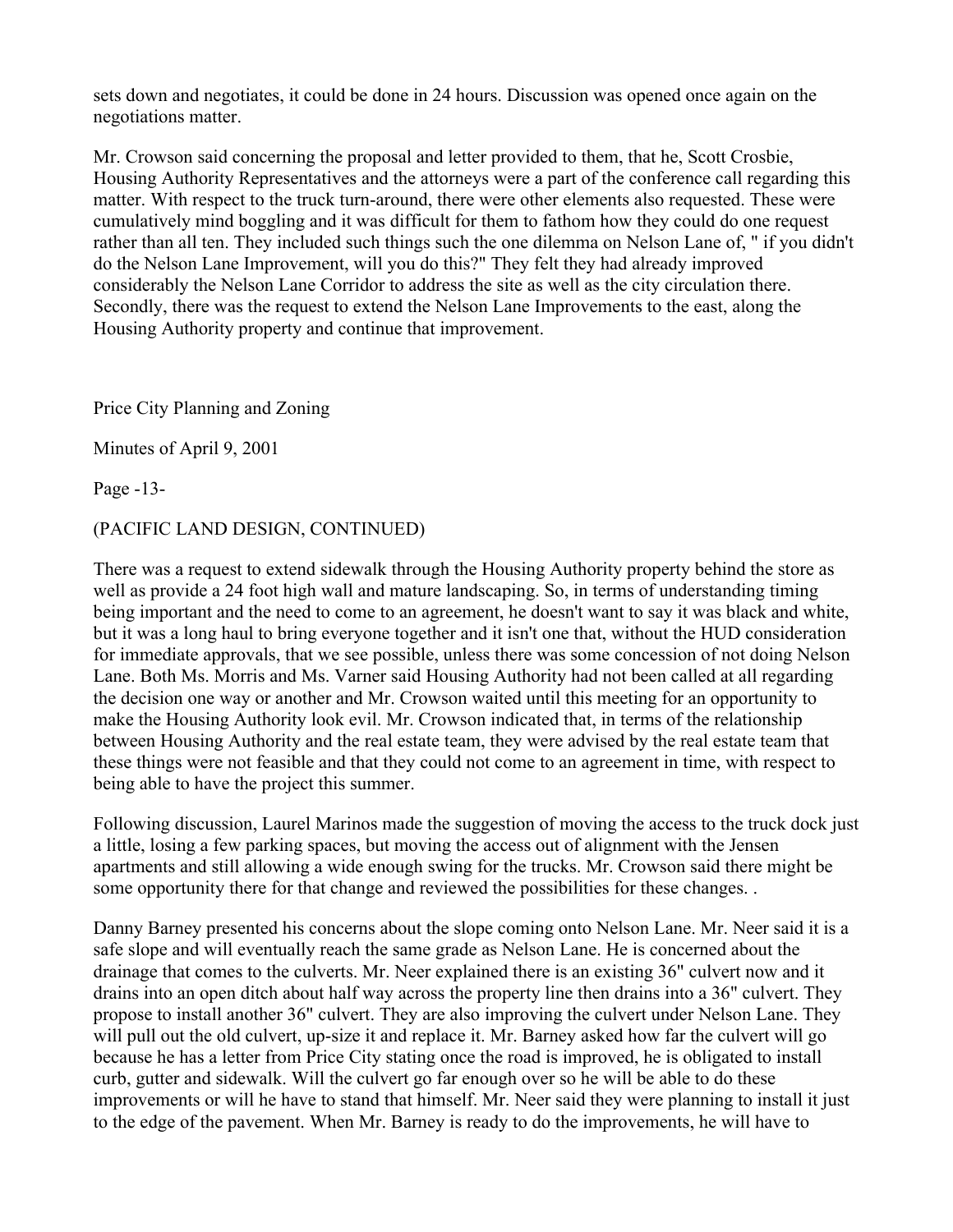extend the culvert. Joe Piccolo added that he was unaware of a requirement for improvements at this time on the north side of Nelson Lane. Mr. Barney may be required to do the improvements at some time, but at this point, there are no plans to improve the north side of Nelson Lane.

Price City Planning and Zoning

Minutes of April 9, 2001

Page -14-

# (PACIFIC LAND DESIGN, CONTINUED)

Joe Piccolo said it would help Mr. Jensen to move the access to the far west end or where it meets his driveway going in and away from the front of the apartments. That would mitigate the issue of lights from the trucks and the safety issues.

Annette Beckman said she is looking forward to having Nelson Lane widened and likes the plan for the new Wal-Mart Store.

Jim Robertson told the Commission that he is with the Housing Authority and wants to make it very clear that he does not own any property in the proposed area and does not live in Price. His concern is where Nelson Lane comes onto the highway. He suggested changing the configuration of the building, eliminate the traffic on Nelson Lane and do all entering and exiting on 300 South, providing that they install a traffic light on 300 South and Highway 55. He also suggested improving Nelson Lane, however, the Commission felt there would be no need if Wal-Mart could not be use the road. Another suggestion was to let Wal-Mart customers use Nelson Lane, but Commissioners felt that would create too much congestion.

Housing Authority resident Tom Anderson said the only way he can get around is with an electric scooter and he has almost been hit several times near the Nelson Lane/Highway 55 Streets. He feels the improvements would make it much easier and safer for people who use the scooters to get around. It will also be easier for them to get to the store during the winter months.

Danny Barney also called attention to the safety issue near the screen printing store. When driving in the right lane, your car side mirror almost hits the building. If someone should step out as you were driving by, there would be an awful accident. He recommended the use of barricades to force the pedestrians to use the street. It is a real safety hazard and should be reviewed. Joe Piccolo said he thought there had been a request to try to make that turn a 90 degree intersection with Highway 55. Mr. Crowson said as the plan has shown, with the additional widening to the south, they are proposing to revise the channelization, so that would help to alleviate that problem with the store. They did have their traffic engineer contact UDOT and they verbally said it sounded like a reasonable request. This will not require anything from the property owner on the north, it would just shift Nelson Lane to the south. However, they cannot commit to that as of yet because they don't have an approved plan from UDOT, but they are pursuing it.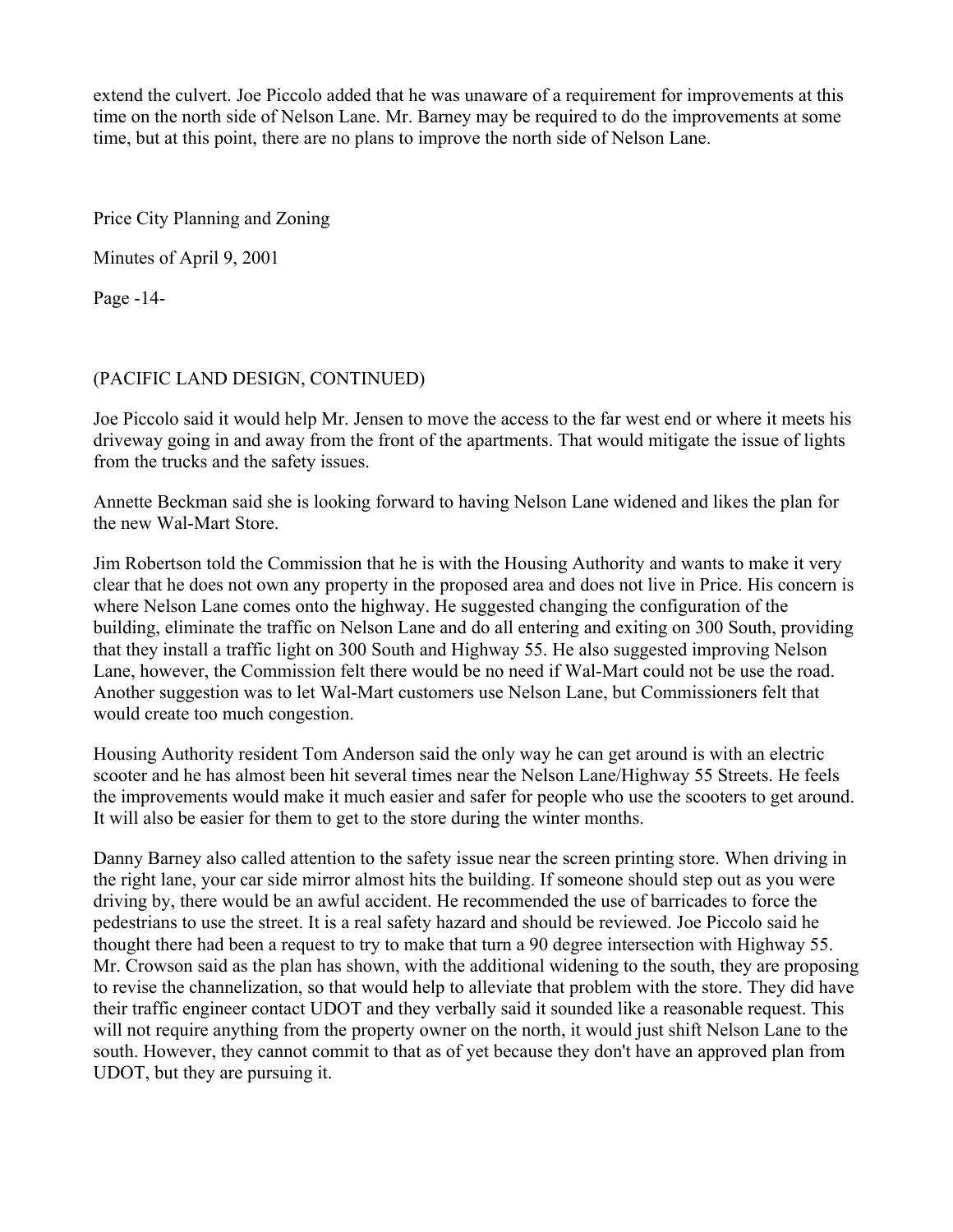Price City Planning and Zoning

Minutes of April 9, 2001

Page -15-

# (PACIFIC LAND DESIGN, CONTINUED)

Joe Piccolo indicated he still had a concern with the catch basin for mitigated water areas and feels it should be fenced off. Mike Neer explained there is standing water in the area since it is a wetlands area. In the middle of winter, there is water there and children are drawn to it. It is a wetlands area and they want to try to protect it. They don't want any children going down in there. Mr. Piccolo asked if there was something that could be done in this particular situation to beautify the project rather than create a fenced off area. Mr. Crowson said he was aware of the slopes there, a 10 foot drop to be exact, so there is a safety concern. There will be natural species natural landscaping within the area for enhancement and a 4 foot high barrier fence around the area.

Danny Barney had one more concern. His bedroom is right on the corner of Nelson Lane and he is concerned about the car lights. They are not proposing a wall there because there is an elevation difference of 2 to 3 feet

Dave Varner, a trained biologist and property owner here, has been looking at the wetlands throughout the project for most of his life. He was told by the Army Corp of Engineers the project was in an individual permit stage. He has been dealing with other non-functional wetlands around the State and it usually takes six months to get an individual permit. He is wondering what their status is concerning this issue. Mr. Neer explained they are not going through the individual permit process. They are going through what is called a nation wide process with the Army Corp of Engineers doing the study and the wetland plan shown here is being coordinated with them. They have moved it around in coordination with input from the Corp of Engineers. Mr. Varner said, as of Monday, the Corp of Engineers said they were in the individual permit stage for .5 acres. If you're concerned about getting this done this summer and you have six months of permit processing, they are saying it will take 90 days to 6 months. Mr. Crowson explained that the six months would be accurate because they originally made their submittal to the Corp in early December and so, in the last two or three weeks, there has been a final acceptance of delineation and right now is an acceptance of the mitigation plan as is shown there. Jim Thomas, of the Army Corp of Engineers, told Mr. Varner that he had to redelineate some areas that were not initially found in the first delineation, which bumped Wal-Mart up past the .5 acres and put them into the individual permit and not the nation wide permit. Mr. Varner indicated if you are six months from that date, you're December - if you're six months from the December date, you're July and you're telling me six months from your original date. Mr. Crowson indicated there has been a change of staff in the Corp and the person

Price City Planning and Zoning

Minutes of April 9, 2001

Page -16-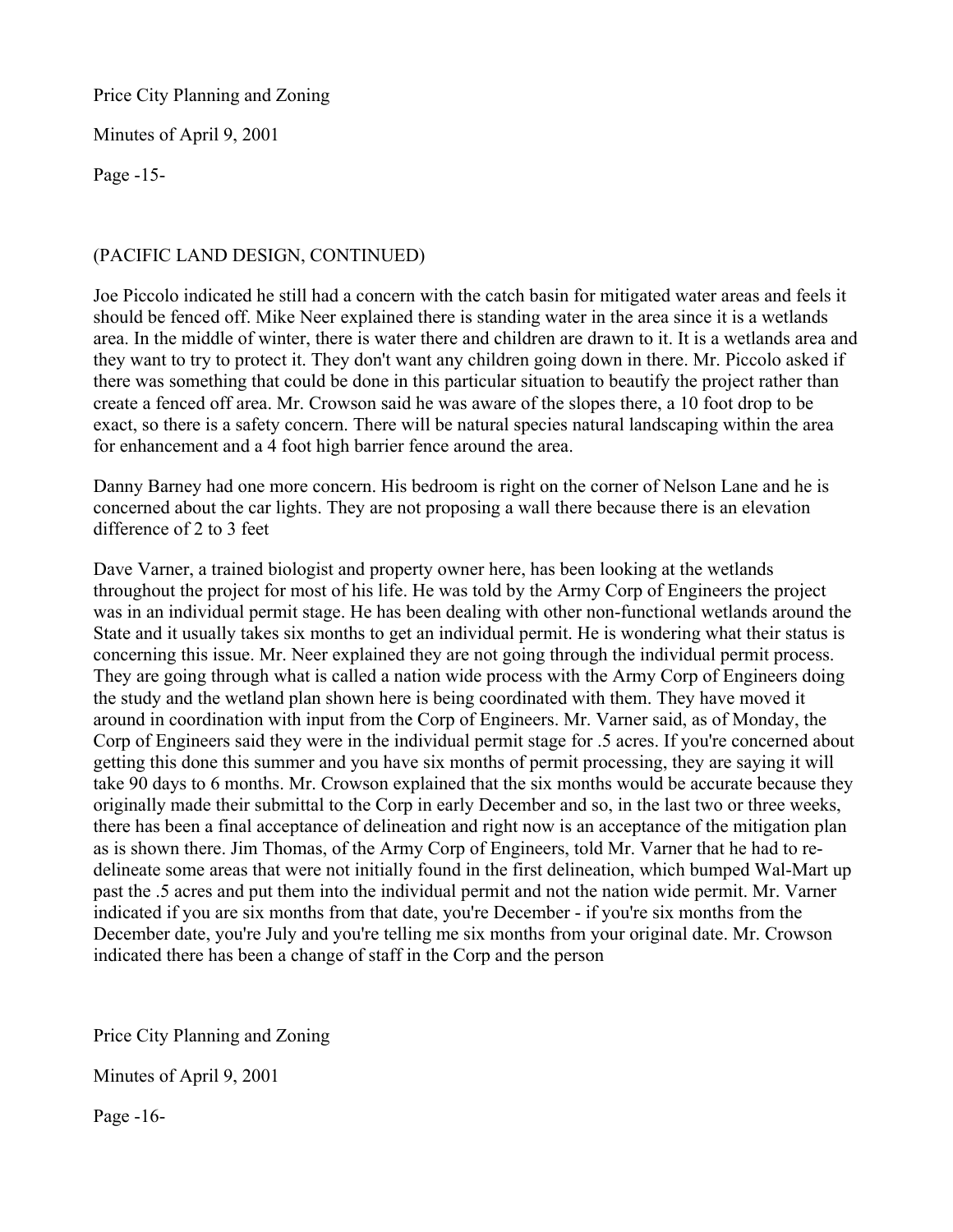# (PACIFIC LAND DESIGN, CONTINUED)

who was previously assigned to this project has now moved on and it has been reassigned. There was a re-delineation and an acceptance of that re-delineation and the Corp is reviewing the mitigation plan that recognizes the additional delineation. Today they were told that within two weeks, we would have the delineation and mitigation approved. This was acceptable to Mr. Varner.

Joe Piccolo had one more concern about moving the entrance to the west, asking Mr. Jensen Mr. Jensen how far to the west he would want the entrance to be moved. It was Laurel Marinos suggestion to move the entrance to the west as far as possible within the drawn area. Mr. Jensen agreed and explained his apartments sit close to the street and the trucks will be pulling out on the right hand side, so if the entrance isn't moved down to where the roadway goes in, it will not work. Penny Sampinos said she can see a real problem with the Varner driveway and asked if the move would make any difference with her driveway. Ms. Varner explained the only way it will work is if they lose the first two parking places and shift the building 20 feet. Housing Authority is willing to work with Price City Engineer Gary Sonntag and they talked about putting in a one way in-one way out access so the limited access would slow down the traffic, but because of funding, this will not take place for two years. She will be willing to work with Mr. Sonntag and slow the traffic down by putting some type of median or traffic turn around, but right now you will be going from the improved road to the 12' wide road. Mr. Piccolo asked if Ms. Varner could move her driveway. She indicated she could not because she is within 10 feet of the property line. Chairman Angotti asked if there was any way to purchase additional property to turn around and come back on the other road. Ms. Varner said the offer was on the table. Joe Piccolo said the only way that could happen would be to deny this plan and re-negotiate.

Chairman Angotti asked how the Commission feels about this suggestion. Penny Sampinos has some concerns about how it is going to look. Even though we are not Park City or St. George, it should be attractive. She feels we should consider the safety and the Varner driveway also..

Larry Bruno said we've heard a lot from Lynda Varner and Kathy Morris, but we've also heard a lot from the people who live there and they support this project. They're the people who will actually be living with this and will be either hurt or benefit by it. They have a bad problem on Nelson Lane getting around and this will make it safer for them. If this doesn't happen, Nelson Lane will never be developed. If this letter says

Price City Planning and Zoning

Minutes of April 9, 2001

Page -17-

# (PACIFIC LAND DESIGN, CONTINUED)

this should be a City street, then our side should contribute their fair share as Wal-mart is contributing. Mr. Bruno agrees it will be a regular City street, but Wal-Mart has put a lot on the table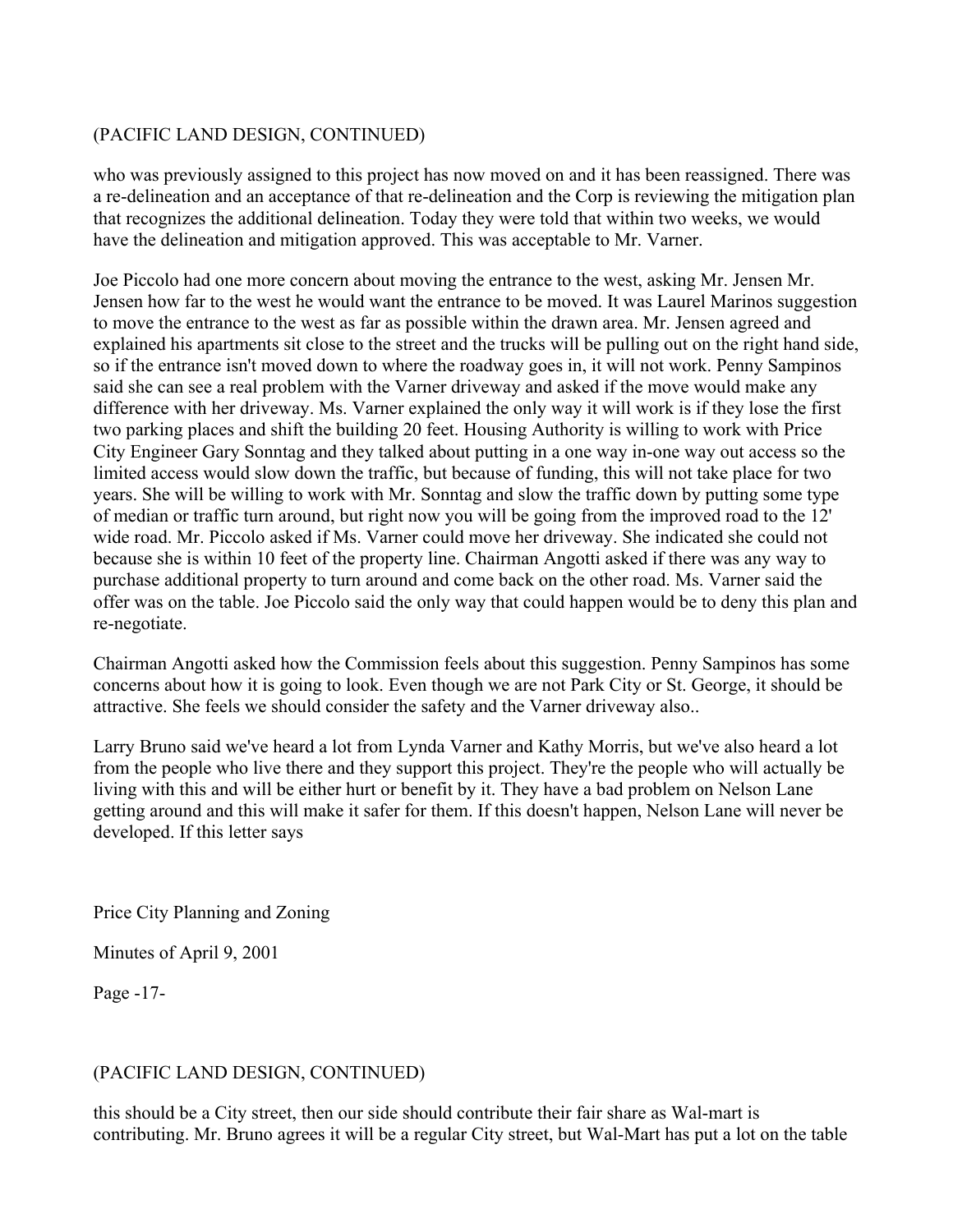and they are doing even more from which they will never benefit. It's ridiculous and unrealistic to say they should improve the street and never be able to use it. He wants to talk to those who will be directly affected.

Gary Lyon feels the plan as it sits will not make everybody happy. There will have to be some compromises on both sides, whether it's this or some other plan. If you're asking Wal-Mart to give more than you're willing to give, he doesn't think that's correct either. He said he could buy into this plan and he's sorry that it affects some of the people directly like the Varner driveway conflict. The stop sign on the south side of the intersection will mitigate most of the problem with the exception of the lights shining in the yard at times.

Laurel Marinos feels much the same as Mr. Bruno. She feels we should talk to more of the people who will be directly affected and get more input here to see how they feel about it. She thinks it can be worked out by shifting the entrance down to the west without losing too many parking spaces plus the fact that it would not be lining up with the Varner home either.

Alfred Richens thinks with the moving of the access as explained, he could live with the rest of it.

Joe Piccolo asked the intent of Wal-mart for the old building and how they plan to address that. He feels there will never a plan with which we can't find fault and he wants to encourage those who have complaints to try negotiate and reach some type of a resolution. He has watched the process and he feels Pacific Land has responded and most of the time, has responded appropriately to the requests that have been made. Not to say that they have all been negated 100 %, but that is what this process is all about. He feels the store will be an asset to the community in the end because we need a regional shopping center located in Price. The tax dollars will be a benefit to Price by providing more water lines, pave more streets and provide public safety. We are in a migrant growth pattern as proved by the recent census and this will provide 200 more jobs for our community.

Price City Planning and Zoning

Minutes of April 9, 2001

Page -18-

# (PACIFIC LAND DESIGN, CONTINUED)

Lynda Varner asked where Mr. Piccolo stood in moving the road a little bit forward. He said it was irrelevant to him. If it can be negotiated between her and the developers, he does not have a problem with it and feels the negotiation can take place between the interested parties. As far as he is concerned, the drawings meet Price City's requirements for the Land Use Management and Development Code and that's what he is here to decide. Francis Duzenack told the Commission that space on the east side of the building from the property line is about 60 feet so it shouldn't be a real big issue to shift that driveway back and forth a little and get it out of alignment with the Varner driveway. There is a 60 foot area with which to work. Mike Neer said Pacific Land Design did actually shift it a little further to the east in order to allow for more site distance for pedestrians at that intersection.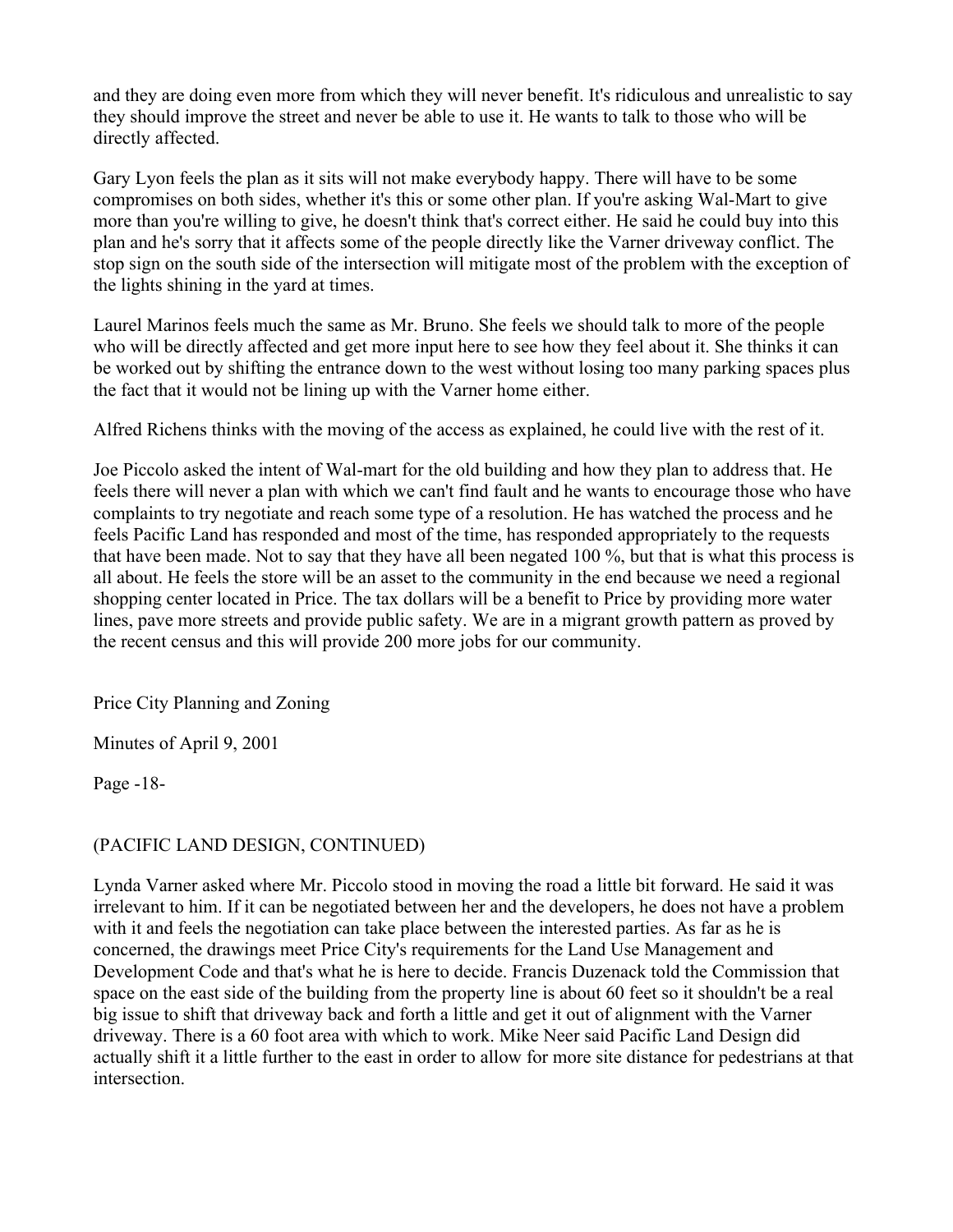The question was asked that if the Housing Authority was willing to deal with them about the turnaround in the back of the building, why can't they just let them put that road back and negotiate just the driveway in the back instead of pushing the building up. Joe Piccolo said there was no one present to give that authority.

Jackie Majors said the Wal-Mart trucks are not going to be running 24 hours a day, 7 days per week. They all have blinds and everyone pulls their blinds. Regarding the comment about the downtown businesses, Wal-mart has been in this area for 10 or 11 years. Not everyone shops at Wal-Mart - they patronize other businesses besides Wal-mart. They have to have gas and food and this will help all the businesses. We need the jobs and the competition so our money does not go over the hill. The new store will improve the area because it will clean up the area and benefit the tax base.

Albert Bouvier indicated a lot has been said about noise. He lives about two blocks south of the railroad tracks - now tell him that the train doesn't make a lot of noise.

Tom Anderson spoke again, saying Wal-mart will be good for the people because a lot of the residents at the Housing Authority don't have transportation and everything will be closer and safer for them.

Chairman Angotti told those present that he feels a lot of people who have spoken are not against Wal-Mart, they are just talking about things to improve it and make it so everybody in the community will be happy. He feels this is what Wal-mart would want.

Price City Planning and Zoning

Minutes of April 9, 2001

Page -19-

### (PACIFIC LAND DESIGN, CONTINUED)

Mr. Jensen stated he has never said he was against Wal-Mart and he doesn't feel Housing Authority is against Wal-Mart. It's just working with the neighbors to take care of the problems.

Chairman Angotti closed the discussions and public comments and asked Francis Duzenack for his comments. Mr. Duzenack indicated the plan we have now, when reviewed through the Price City Land Use Management and Development Code, works and Wal-Mart is willing to work with the additional items that have been talked about tonight. Mr. Angotti asked if it would work with Lynda Varner's problem. Mr. Duzenack indicated she would have to get together with Pacific Land Design and see if they can try to move their driveway a little bit offset from her driveway. There is a 60 foot area to work with so it should be able to be worked out.

Vern Jones indicated that, on our drawings, all we have is the location on the site plan of the traffic signal light on 300 South which is to be installed as it warrants. He asked Pacific Land Design if they have an agreement of some sort with UDOT. UDOT will not allow traffic signal lights until all the warrants are met and once the warrants are met, it will be a six month process. Mr. Crowson explained when they were meeting with City Staff, they met with UDOT and said when this store is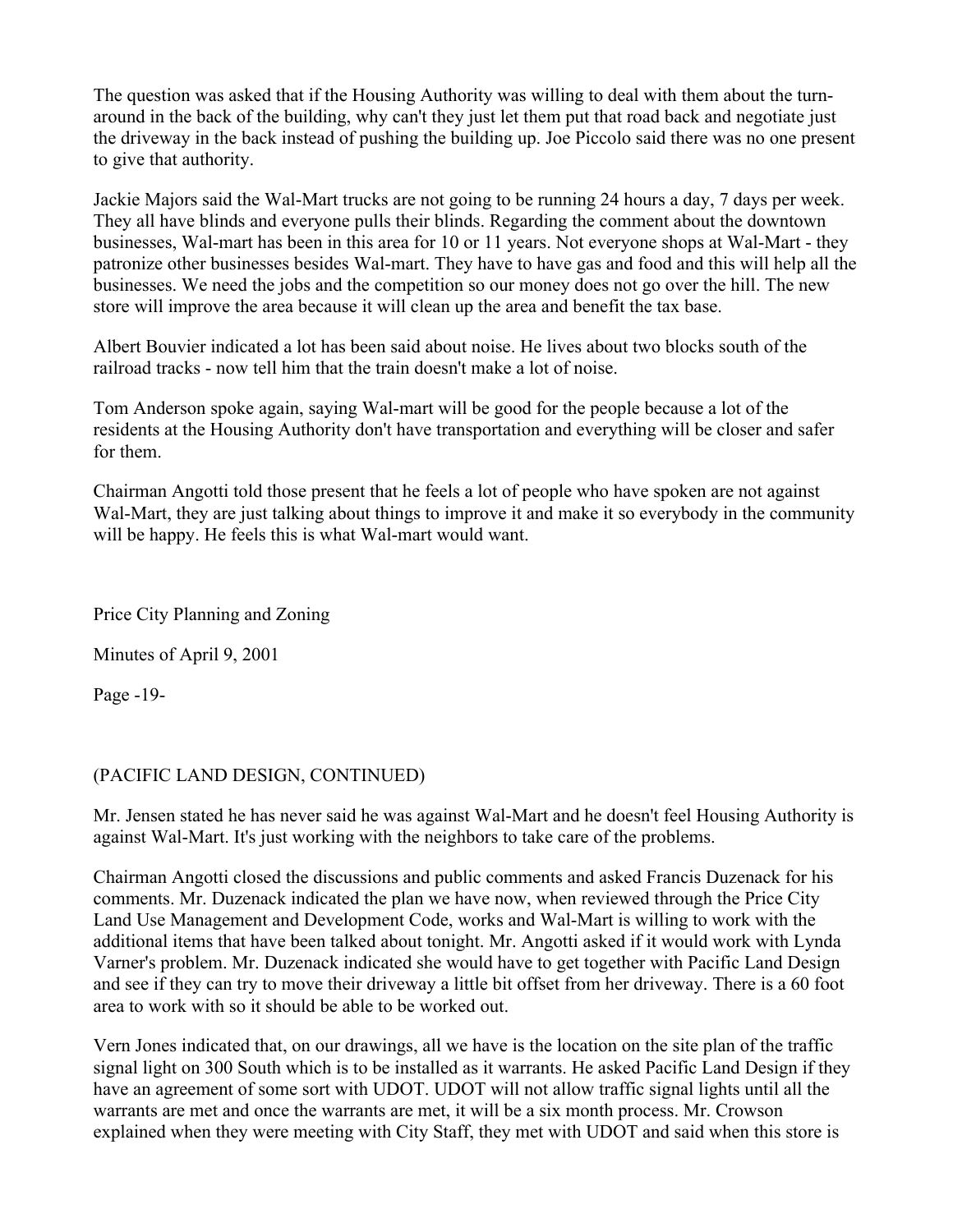open, they will meet the traffic warrants based on our traffic analysis and UDOT accepted the idea, saying they would review the projections and if it looks as though the warrants will be met, they will review the drawings and approve them for construction as soon as the warrants really are met. Once the store grand opening is over and the hype is down, usually during the first two weeks, they will do a traffic count and, if the warrants are met, the contractor will erect the signal. Francis Duzenack said he had attended the meeting and it was agreed that all the underground work would be in place as part of the project. The only thing to be held up by the warrants would be the actual installation of the light itself. Joe Piccolo asked if it would be in the City's best interest and would Wal-Mart be agreeable to something such as a bond for this light because we are not one of the UDOT players, but are in the City limits. Mr. Crowson said he did not know because it's not typical for them to place a bond for something not yet warranted for the project. But as soon as it is warranted, and he can say their designs are complete, it will go out in the package for contractors to bid the entire signal with site work. The bond question will have to go back to Wal-Mart Construction. Joe Piccolo asked if not a bond, perhaps a development agreement because Price City is not within UDOT's loop and that is why he is concerned. If UDOT comes back

Price City Planning and Zoning

Meeting of April 9, 2001

Page -20-

# (PACIFIC LAND DESIGN, CONTINUED)

in six months and says it is not warranted, but in 18 months, it is warranted, then the City will have to spend \$100,000.00 to put in the light. Mr. Crowson suggested some form of an agreement with the City that says they will continue to work with UDOT and as soon as the traffic signal light is warranted, Wal-Mart will issue the signal. It's in Wal-Mart's best interests to have a signal.

There was no further discussion on the matter and Joe Piccolo moved to forward a favorable recommendation to Price City Council for the Conditional Use Permit - Final Approval for Wal-mart of Price, with the following contingencies:

- Consideration for the low level lighting on the east side of the building
- Sound barrier on the east side of the building
- Moving the access to the north truck dock entrance to the west as far

as possible to mitigate the problems with the Jensen Apartments and improve pedestrian safety

- $\blacksquare$  Agreement on the traffic signal light
- Resolution of the wetlands area with the Army Corp of Engineers
- Alignment of the driveway on the north side

Laurel Marinos seconded and the motion carried.